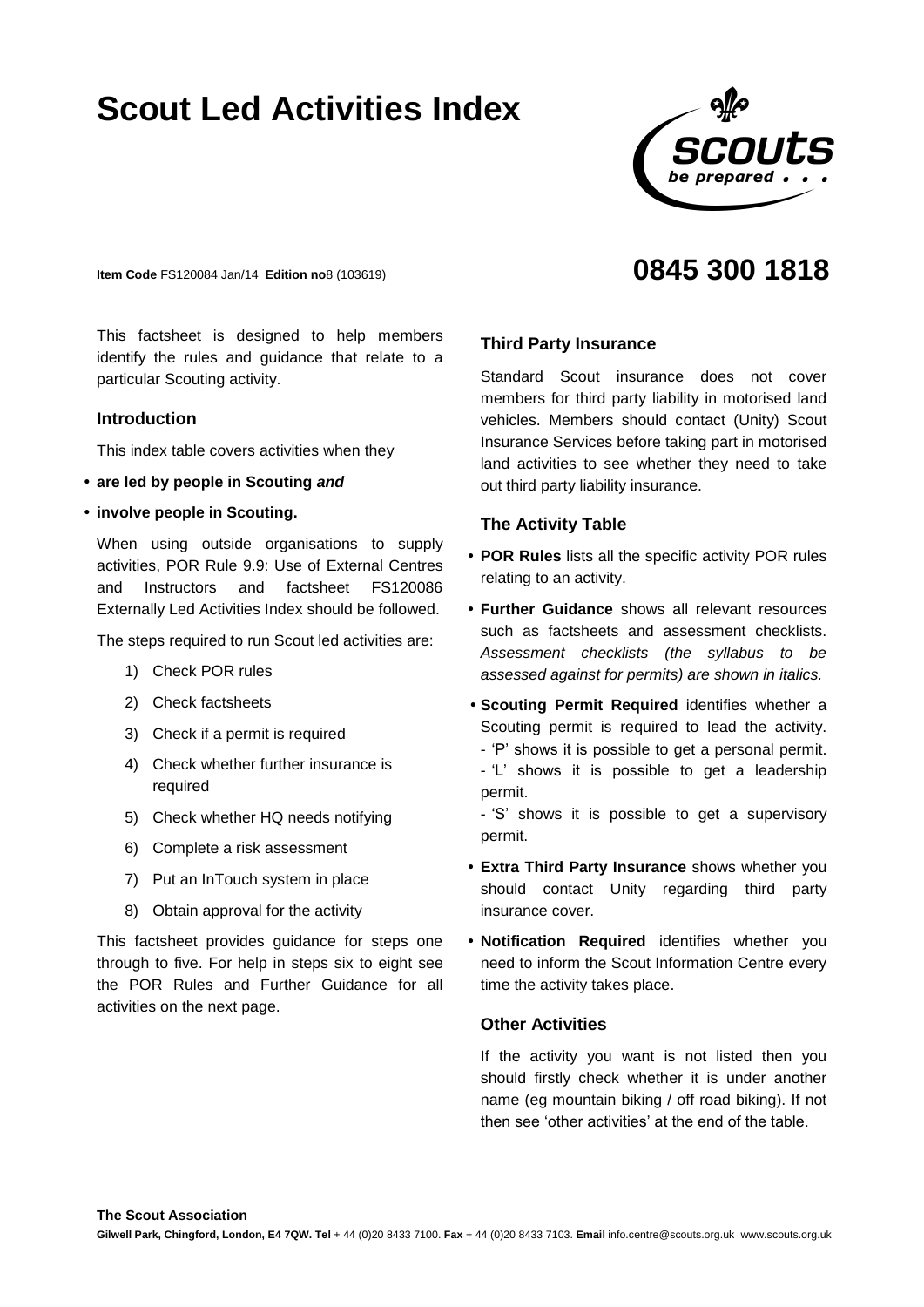#### **Page 2 of 13**

# **For All Activities**

|     | <b>POR Rules</b>                    | <b>Further Guidance</b> |                                   |  |
|-----|-------------------------------------|-------------------------|-----------------------------------|--|
| 9.1 | <b>Activity Rules - Application</b> | FS120000                | <b>Risk Assessment</b>            |  |
| 9.2 | Preparations                        | FS120007                | Joint Adventurous Activities with |  |
| 9.3 | InTouch                             |                         | Girlguiding UK                    |  |
| 9.4 | <b>Risk Assessment</b>              | FS120075                | InTouch                           |  |
| 9.5 | <b>Emergency Procedure</b>          | FS120081                | <b>Activity Information Form</b>  |  |
|     |                                     | FS120088                | Weather Forecasts in Outdoor      |  |
|     |                                     |                         | Activities                        |  |
|     |                                     | <b>Purple Card</b>      | Safe Scouting and Emergency       |  |
|     |                                     |                         | Procedures card                   |  |
|     |                                     | Checklist               | Safety Checklist for Leaders      |  |

There are several rules and factsheets that apply to all activities. These are:

# **Activity Permits**

If the planned activity requires an adventurous activity permit, the following rules and factsheets apply;

| <b>POR Rules</b> |                             | <b>Further Guidance</b> |                                           |  |
|------------------|-----------------------------|-------------------------|-------------------------------------------|--|
| 9.7              | <b>Adventurous Activity</b> | FS120100                | <b>Adventurous Activity Permit Scheme</b> |  |
|                  | Permit Scheme               | FS120101                | <b>Adventurous Activity Permit Scheme</b> |  |
|                  |                             |                         | - Applicants' Guide                       |  |
|                  |                             | FS120102                | <b>Adventurous Activity Permit Scheme</b> |  |
|                  |                             |                         | - Assessment Guide                        |  |
|                  |                             | FS120103                | <b>Adventurous Activity Permit Scheme</b> |  |
|                  |                             |                         | - Commissioners' Guide                    |  |
|                  |                             | FS120104                | <b>Adventurous Activity Permit Scheme</b> |  |
|                  |                             |                         | - Approved Assessors                      |  |
|                  |                             | <b>ADACTPERMIT</b>      | Application for an Adventurous            |  |
|                  |                             |                         | <b>Activity Permit</b>                    |  |

# **Adult Groups**

The rules regarding adventurous activities (where a Scouting permit is required) don't apply to groups made up entirely of adults (over 18s). Where this is the case the following rules and factsheets apply:

| <b>POR Rules</b> |                               | <b>Further Guidance</b> |                             |
|------------------|-------------------------------|-------------------------|-----------------------------|
| 9.8              | Adult Groups in               | FS120087                | Adult Groups in Adventurous |
|                  | <b>Adventurous Activities</b> |                         | Activities                  |

#### **Overseas Activities**

The activity rules of The Scout Association apply to UK members anywhere in the world. However, when taking part in activities overseas there is further guidance on how they can be affected by the local environment, local Scouting etc.

| <b>POR Rules</b> | <b>Further Guidance</b>       |
|------------------|-------------------------------|
| Visits Abroad    | FS120085                      |
| 9.64             | Adventurous Activities Abroad |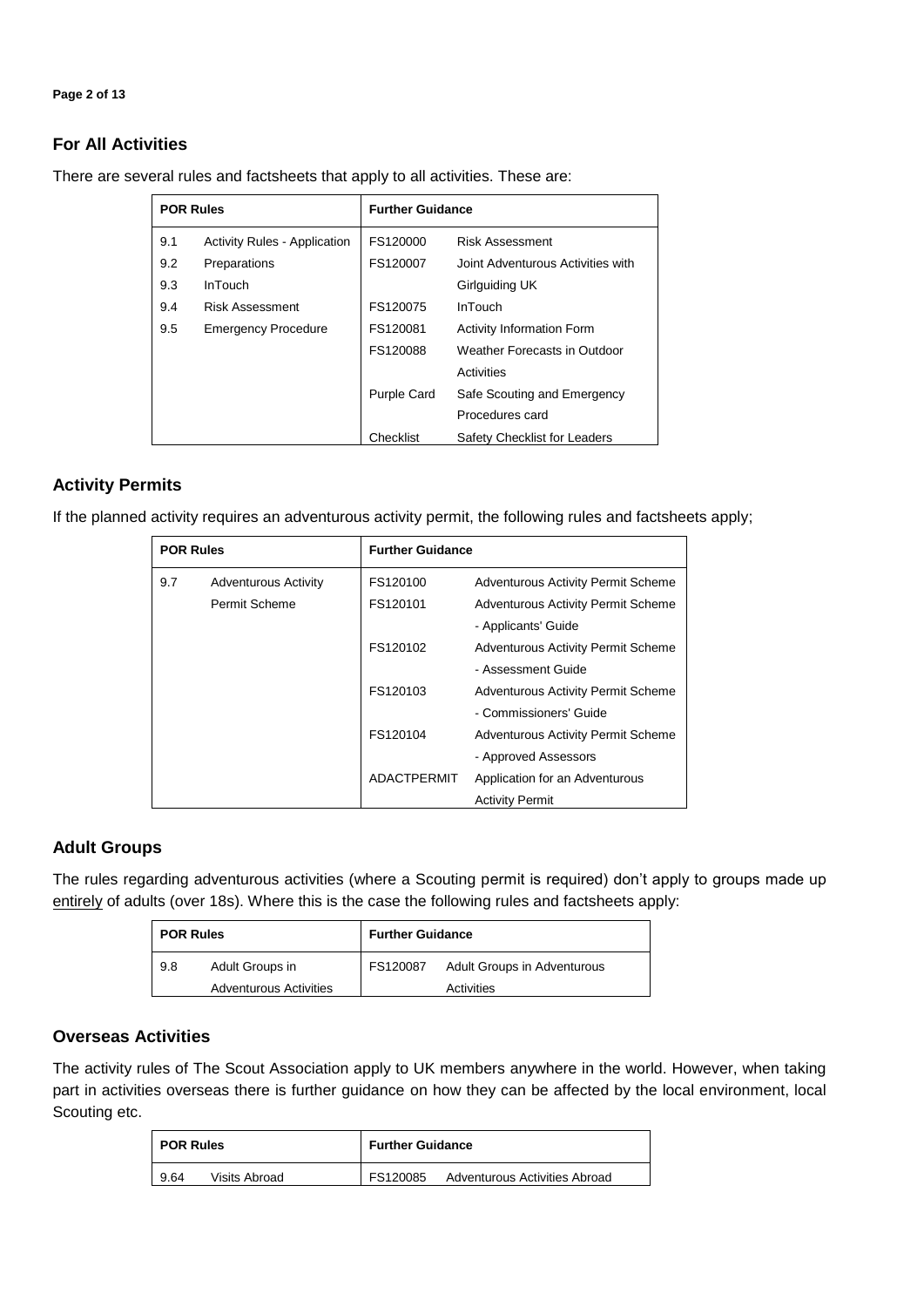# **Specific Activities**

| <b>Activity</b>          | <b>POR Rules</b>                     |                                                                                                                                                                                                    | <b>Further Guidance</b>          |                                                                                                                    | <b>Scouting</b><br>Permit<br><b>Required</b> | <b>Extra Third</b><br>Party<br>Insurance | Notifica-<br>tion (HQ)<br>Required |
|--------------------------|--------------------------------------|----------------------------------------------------------------------------------------------------------------------------------------------------------------------------------------------------|----------------------------------|--------------------------------------------------------------------------------------------------------------------|----------------------------------------------|------------------------------------------|------------------------------------|
| Abseiling                | 9.34                                 | Climbing and Abseiling                                                                                                                                                                             | FS120200<br>FS120452             | Climbing Walls (Scaffold)<br>Climbing (Single Pitch) and<br>Abseiling                                              | Yes(P,L,S)                                   | No                                       | No                                 |
|                          |                                      |                                                                                                                                                                                                    | AC120905                         | Assessment Checklist for Single<br><b>Pitch Top Rope Climbing</b>                                                  |                                              |                                          |                                    |
| <b>Aerial Runway</b>     | 9.41                                 | <b>Aerial Runways</b>                                                                                                                                                                              | FS120006                         | Aerial Runway Code                                                                                                 | No                                           | No                                       | No                                 |
| Archery                  | 9.36                                 | Archery                                                                                                                                                                                            | FS120406                         | Archery                                                                                                            | No                                           | No                                       | No                                 |
| Ballooning               | 9.10<br>9.11<br>9.12<br>9.13<br>9.18 | Air Activities - General<br><b>Access to Airfields</b><br>Air Activities - Public<br>Liability Insurance and<br><b>Pilot and Aircraft</b><br>Requirements<br><b>Flight Briefings</b><br>Ballooning | FS120702                         | <b>Access to Airfields</b>                                                                                         | No                                           | No                                       | Yes                                |
| Banana<br><b>Boating</b> | 9.67                                 | <b>Banned Activities</b>                                                                                                                                                                           |                                  | Not Permitted                                                                                                      | N/A                                          | N/A                                      | N/A                                |
| <b>Bands</b>             | 9.22<br>9.23<br>9.24                 | Creative Activities for<br><b>Public Performance</b><br><b>Marching Bands</b><br><b>Musical Groups</b>                                                                                             | FS120212<br>FS120213<br>FS120214 | Starting a Scout Band<br><b>Guidelines for Scout Bands</b><br>Constitution of Scout and Guide<br>Bands             | No                                           | No                                       | No                                 |
| <b>Bell Boating</b>      | 9.42<br>9.43                         | Water Activities -<br>General<br>Life Jackets and<br><b>Buoyancy Aids</b>                                                                                                                          | FS120603<br>FS120617<br>FS120623 | Water Safety (Incorporating<br>Lifejackets and Buoyancy Aids)<br><b>Canal and River Licenses</b><br>Class C Waters | Yes (Except<br>Class C<br>Waters) (L,S)      | No                                       | No                                 |
|                          | 9.44                                 | <b>Classification of Waters</b>                                                                                                                                                                    | FS120627                         | Boat and Canoe Registration                                                                                        |                                              |                                          |                                    |
|                          | 9.45                                 | <b>Water Activities Permits</b>                                                                                                                                                                    |                                  | and Inspection Scheme                                                                                              |                                              |                                          |                                    |
|                          | 9.46                                 | <b>Boats</b>                                                                                                                                                                                       | FS120629                         | Water Safety (Waterborne<br>Diseases & Immersion)                                                                  |                                              |                                          |                                    |
|                          |                                      |                                                                                                                                                                                                    | FS120650<br>CT120156             | <b>Bell Boating</b><br>Boat Certificate other than<br>Canoes                                                       |                                              |                                          |                                    |
|                          |                                      |                                                                                                                                                                                                    | Webpage<br>AC120901              | National Directory of Waters<br>Assessment Checklist for Bell<br>Boating                                           |                                              |                                          |                                    |
| <b>Bouldering</b>        | 9.77                                 | <b>Other Activities</b>                                                                                                                                                                            |                                  |                                                                                                                    | No                                           | No                                       | No                                 |
| <b>Bungee</b><br>Jumping | 9.67                                 | <b>Banned Activities</b>                                                                                                                                                                           |                                  | Not Permitted                                                                                                      | N/A                                          | N/A                                      | N/A                                |
| <b>Bungee</b><br>Running | 9.77                                 | <b>Other Activities</b>                                                                                                                                                                            | FS120003                         | <b>Bungee Running</b>                                                                                              | No                                           | No                                       | No                                 |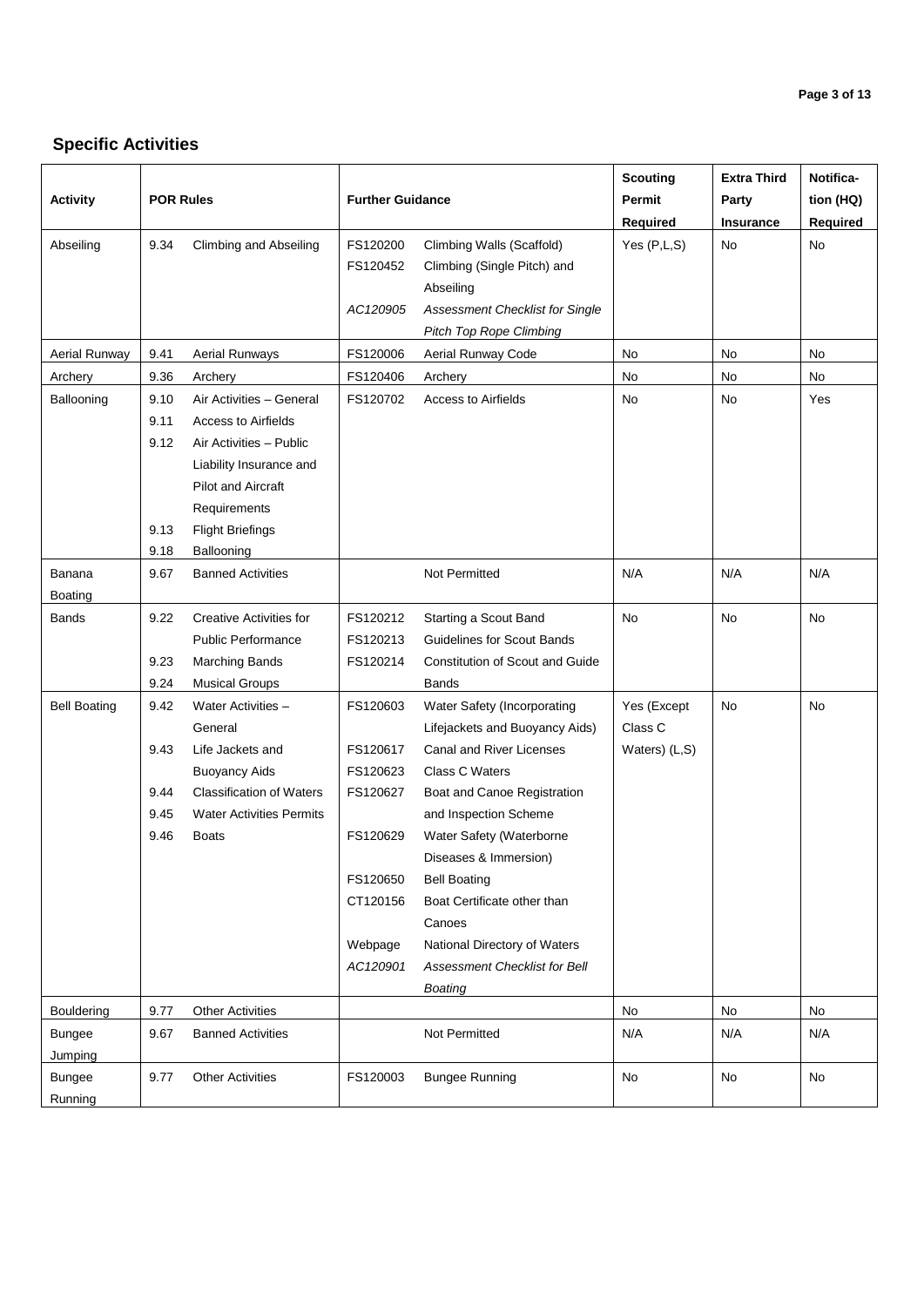# **Page 4 of 13**

|                 |                  |                                 |                         |                                            | <b>Scouting</b> | <b>Extra Third</b> | Notifica- |
|-----------------|------------------|---------------------------------|-------------------------|--------------------------------------------|-----------------|--------------------|-----------|
| <b>Activity</b> | <b>POR Rules</b> |                                 | <b>Further Guidance</b> |                                            | Permit          | Party              | tion (HQ) |
|                 |                  |                                 |                         |                                            | Required        | <b>Insurance</b>   | Required  |
| Canoeing        | 9.42             | Water Activities -              | FS120603                | Water Safety (Incorporating                | Yes (Except     | <b>No</b>          | No        |
|                 |                  | General                         |                         | Lifejackets and Buoyancy Aids)             | Class C         |                    |           |
|                 | 9.43             | Life Jackets and                | FS120617                | Canal and River Licenses                   | Waters)         |                    |           |
|                 |                  | <b>Buoyancy Aids</b>            | FS120623                | Class C Waters                             | (P,L,S)         |                    |           |
|                 | 9.44             | <b>Classification of Waters</b> | FS120627                | Boat and Canoe Registration                |                 |                    |           |
|                 | 9.45             | <b>Water Activities Permits</b> |                         | and Inspection Scheme                      |                 |                    |           |
|                 | 9.46             | <b>Boats</b>                    | FS120629                | Water Safety (Waterborne                   |                 |                    |           |
|                 | 9.47             | <b>Charter Vessels</b>          |                         | Diseases & Immersion)                      |                 |                    |           |
|                 |                  |                                 | FS120651                | Canoeing                                   |                 |                    |           |
|                 |                  |                                 | CT120155                | <b>Boat Certificate for Canoes</b>         |                 |                    |           |
|                 |                  |                                 | Webpage                 | National Directory of Waters               |                 |                    |           |
|                 |                  |                                 | AC120902                | <b>Assessment Checklist for</b>            |                 |                    |           |
|                 |                  |                                 |                         | Canoeing                                   |                 |                    |           |
| Camping /       | 9.55             | <b>Nights Away Permit</b>       | FS120082                | Nights Away Information Form               | Yes (Nights     | No                 | No        |
| Residential     |                  | Scheme                          | FS120083                | <b>Family Camps</b>                        | Away Permit)    |                    |           |
| Events          | 9.56             | Responsibilities                | FS120800                | Nights Away Permit Scheme                  |                 |                    |           |
|                 | 9.57             | <b>Nights Away Permits</b>      | FS120801                | Nights Away Permit Scheme -                |                 |                    |           |
|                 | 9.58             | Renewal, Restriction,           |                         | Applicants' Guide                          |                 |                    |           |
|                 |                  | Suspension or                   | FS120802                | Nights Away Permit Scheme -                |                 |                    |           |
|                 |                  | Withdrawal of Nights            |                         | <b>Assessment Guide</b>                    |                 |                    |           |
|                 |                  | <b>Away Permits</b>             | FS120803                | Nights Away Permit Scheme -                |                 |                    |           |
|                 | 9.60             | Beaver Scouts and Cub           |                         | Commissioners' Guide                       |                 |                    |           |
|                 |                  | Scouts Nights Away              | FS120804                | Nights Away Permit Scheme -                |                 |                    |           |
|                 | 9.61             | Scout, Explorer Scout or        |                         | Nights Away Adviser                        |                 |                    |           |
|                 |                  | <b>Scout Network Nights</b>     | <b>FORMNAN</b>          | Nights Away Notification Form              |                 |                    |           |
|                 |                  | Away                            | NAPERMIT1               | Application for a Nights Away              |                 |                    |           |
|                 | 9.62             | Family Nights Away              |                         | Permit                                     |                 |                    |           |
|                 | 9.63             | <b>Expeditions and Events</b>   | Webpage                 | <b>Prohibited and Restricted</b>           |                 |                    |           |
|                 |                  | in Adventurous Country          |                         | Camping Directory                          |                 |                    |           |
|                 |                  | or Onboard Craft                | AC120990                | Assessment Checklist for a                 |                 |                    |           |
|                 | 9.64             | Visits Abroad                   |                         | <b>Nights Away Permit</b>                  |                 |                    |           |
| Canyoning       | 9.77             | <b>Other Activities</b>         |                         | Rules and Guidance from all the individual | Yes (if any     | No                 | No        |
|                 |                  |                                 |                         | activity elements that make up a specific  | element         |                    |           |
|                 |                  |                                 |                         | Canyoning trip should be followed.         | requires a      |                    |           |
|                 |                  |                                 | FS120419                | Cave Route Plan                            | permit)         |                    |           |
| Caving          | 9.35             | Caving                          |                         |                                            | Yes $(P,L)$     | No                 | No        |
|                 |                  |                                 | FS120421                | Single Rope Technique                      |                 |                    |           |
|                 |                  |                                 | FS120451<br>FS120629    | Caving<br>Water Safety (Waterborne         |                 |                    |           |
|                 |                  |                                 |                         |                                            |                 |                    |           |
|                 |                  |                                 |                         | Diseases & Immersion)                      |                 |                    |           |
|                 |                  |                                 | AC120946                | <b>Assessment Checklist for</b>            |                 |                    |           |
|                 |                  |                                 |                         | Caving                                     |                 | No                 |           |
| Clay Pigeon     | 9.37             | Shooting                        | FS120004                | Shooting                                   | No              |                    | No        |
| Shooting        |                  |                                 |                         |                                            |                 |                    |           |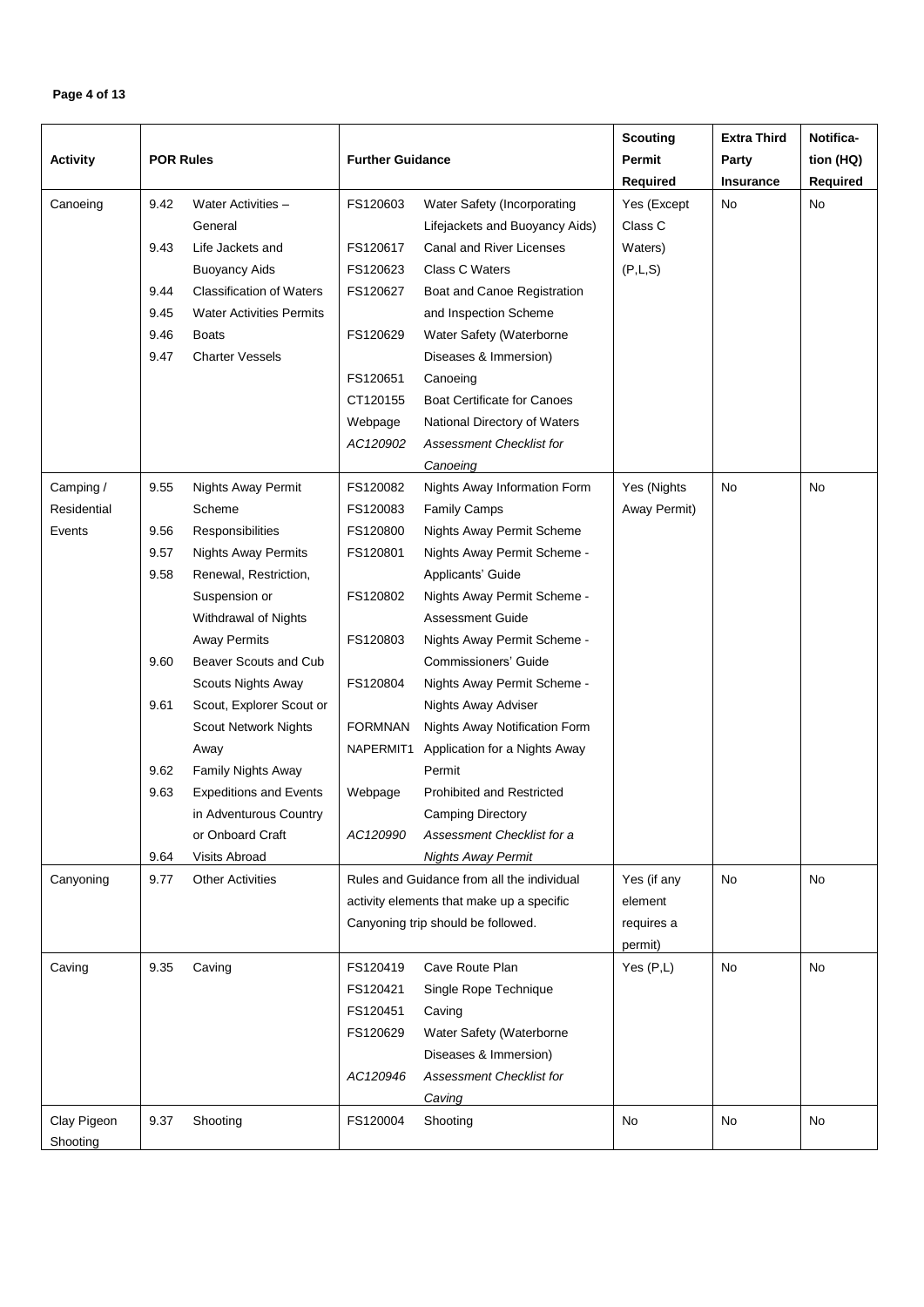|                       |                  |                                           |                         |                                                   | <b>Scouting</b> | <b>Extra Third</b> | Notifica- |
|-----------------------|------------------|-------------------------------------------|-------------------------|---------------------------------------------------|-----------------|--------------------|-----------|
| <b>Activity</b>       | <b>POR Rules</b> |                                           | <b>Further Guidance</b> |                                                   | Permit          | Party              | tion (HQ) |
|                       |                  |                                           |                         |                                                   | Required        | <b>Insurance</b>   | Required  |
| Climbing              | 9.34             | <b>Climbing and Abseiling</b>             | FS120200                | Climbing Walls (Scaffold)                         | Yes $(P,L,S)$   | No                 | No        |
|                       |                  |                                           | FS120452                | Climbing (Single Pitch) and                       |                 |                    |           |
|                       |                  |                                           |                         | Abseiling                                         |                 |                    |           |
|                       |                  |                                           | FS120453                | Climbing (Multi Pitch)                            |                 |                    |           |
|                       |                  |                                           | AC120905                | Assessment Checklist for Single                   |                 |                    |           |
|                       |                  |                                           |                         | <b>Pitch Top Rope Climbing</b>                    |                 |                    |           |
|                       |                  |                                           | AC120909                | Assessment Checklist for Multi                    |                 |                    |           |
|                       |                  |                                           |                         | <b>Pitch Climbing</b>                             |                 |                    |           |
| Coasteering           | 9.77             | <b>Other Activities</b>                   |                         | Rules and Guidance from all the individual        | Yes (if any     | <b>No</b>          | <b>No</b> |
|                       |                  |                                           |                         | activity elements that make up a specific         | element         |                    |           |
|                       |                  |                                           |                         | Coasteering trip should be followed.              | requires a      |                    |           |
|                       |                  |                                           |                         |                                                   | permit)         |                    |           |
| <b>Crate Climbing</b> | 9.78             | <b>High Ropes Activities</b>              | FS120423                | <b>High Ropes</b>                                 | No              | <b>No</b>          | No.       |
|                       | 9.79             | Permanent High Ropes                      |                         |                                                   |                 |                    |           |
|                       |                  | Activities                                |                         |                                                   |                 |                    |           |
|                       | 9.80             | <b>Temporary High Ropes</b><br>Activities |                         |                                                   |                 |                    |           |
| Cycling (On           | 9.71             | Cycling                                   |                         |                                                   | No              | No                 | No        |
| Road)                 |                  |                                           |                         |                                                   |                 |                    |           |
| Dinghy Sailing        | 9.42             | Water Activities -                        | FS120603                | Water Safety (Incorporating                       | Yes (Except     | <b>No</b>          | <b>No</b> |
|                       |                  | General                                   |                         | Lifejackets and Buoyancy Aids)                    | Class C         |                    |           |
|                       | 9.43             | Life Jackets and                          | FS120617                | Canal and River Licences                          | Waters)         |                    |           |
|                       |                  | <b>Buoyancy Aids</b>                      | FS120623                | Class C Waters                                    | (P,L,S)         |                    |           |
|                       | 9.44             | <b>Classification of Waters</b>           | FS120627                | Boat and Canoe Registration                       |                 |                    |           |
|                       | 9.45             | <b>Water Activities Permits</b>           |                         | and Inspection Scheme                             |                 |                    |           |
|                       | 9.46             | <b>Boats</b>                              | FS120629                | Water Safety (Waterborne                          |                 |                    |           |
|                       | 9.47             | <b>Charter Vessels</b>                    |                         | Diseases & Immersion)                             |                 |                    |           |
|                       |                  |                                           | FS120652                | Dinghy Sailing                                    |                 |                    |           |
|                       |                  |                                           | CT120156                | Boat Certificate other than                       |                 |                    |           |
|                       |                  |                                           |                         | Canoes                                            |                 |                    |           |
|                       |                  |                                           | Webpage                 | National Directory of Waters                      |                 |                    |           |
|                       |                  |                                           | AC120911                | Assessment Checklist for                          |                 |                    |           |
|                       |                  |                                           |                         | Dinghy Sailing                                    |                 |                    |           |
| Doughnutting          | 9.67             | <b>Banned Activities</b>                  |                         | Not Permitted                                     | N/A             | N/A                | N/A       |
| Dragon                | 9.42             | Water Activities -                        | FS120603                | Water Safety (Incorporating                       | Yes (Except     | No                 | No        |
| <b>Boating</b>        |                  | General                                   |                         | Lifejackets and Buoyancy Aids)                    | Class C         |                    |           |
|                       | 9.43             | Life Jackets and                          | FS120617                | Canal and River Licenses                          | Waters) (L,S)   |                    |           |
|                       |                  | <b>Buoyancy Aids</b>                      | FS120623                | Class C Waters                                    |                 |                    |           |
|                       | 9.44             | <b>Classification of Waters</b>           | FS120627                | Boat and Canoe Registration                       |                 |                    |           |
|                       | 9.45             | <b>Water Activities Permits</b>           |                         | and Inspection Scheme                             |                 |                    |           |
|                       | 9.46<br>9.47     | <b>Boats</b><br><b>Charter Vessels</b>    | FS120629                | Water Safety (Waterborne<br>Diseases & Immersion) |                 |                    |           |
|                       |                  |                                           | FS120653                | Dragon Boating                                    |                 |                    |           |
|                       |                  |                                           | CT120156                | Boat Certificate other than                       |                 |                    |           |
|                       |                  |                                           |                         | Canoes                                            |                 |                    |           |
|                       |                  |                                           | Webpage                 | National Directory of Waters                      |                 |                    |           |
|                       |                  |                                           | AC120912                | <b>Assessment Checklist for</b>                   |                 |                    |           |
|                       |                  |                                           |                         | Dragon Boating                                    |                 |                    |           |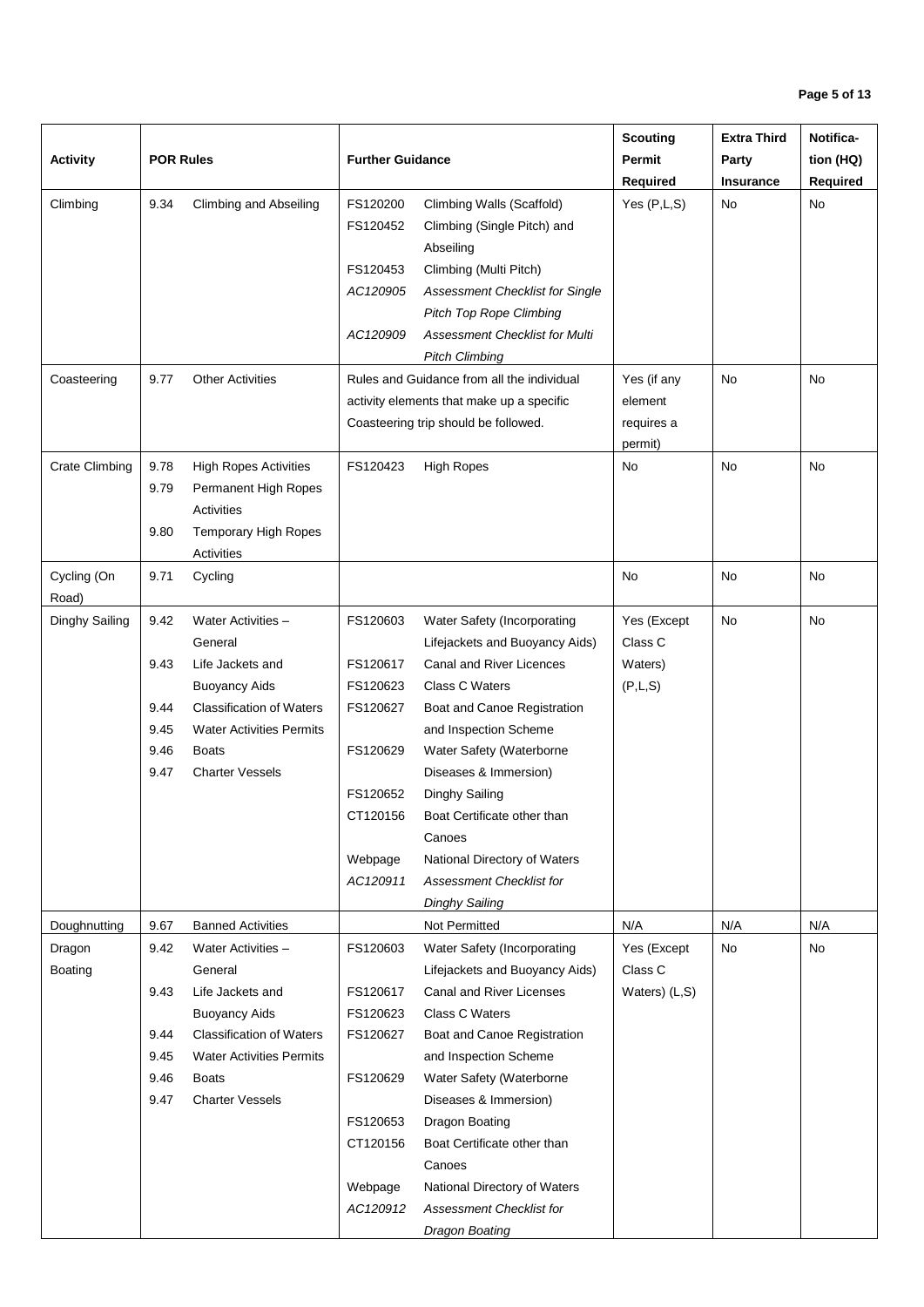# **Page 6 of 13**

|                 |                  |                                                      |                         |                                            | <b>Scouting</b> | <b>Extra Third</b> | Notifica- |
|-----------------|------------------|------------------------------------------------------|-------------------------|--------------------------------------------|-----------------|--------------------|-----------|
| <b>Activity</b> | <b>POR Rules</b> |                                                      | <b>Further Guidance</b> |                                            | Permit          | Party              | tion (HQ) |
|                 |                  |                                                      |                         |                                            | Required        | Insurance          | Required  |
| Flying          | 9.10             | Air Activities - General                             | FS120702                | Access to Airfields                        | No              | No                 | Yes       |
| (Powered        | 9.11             | <b>Access to Airfields</b>                           |                         |                                            |                 |                    |           |
| Aircraft)       | 9.12             | Air Activities - Public                              |                         |                                            |                 |                    |           |
|                 |                  |                                                      |                         |                                            |                 |                    |           |
|                 |                  | Liability Insurance and<br><b>Pilot and Aircraft</b> |                         |                                            |                 |                    |           |
|                 |                  |                                                      |                         |                                            |                 |                    |           |
|                 |                  | Requirements                                         |                         |                                            |                 |                    |           |
|                 | 9.13             | <b>Flight Briefings</b>                              |                         |                                            |                 |                    |           |
|                 | 9.16             | <b>Powered Aircraft Flying</b>                       |                         |                                            |                 |                    |           |
| Gang Shows      | 9.22             | <b>Creative Activities for</b>                       | BR120161                | Original Material Suitable for             | No              | No                 | No        |
|                 |                  | <b>Public Performance</b>                            |                         | Gang Shows                                 |                 |                    |           |
|                 | 9.25             | <b>Theatrical Performances</b>                       | FS120160                | Material Written by Ralph                  |                 |                    |           |
|                 |                  |                                                      |                         | Reader CBE                                 |                 |                    |           |
|                 |                  |                                                      | FS120162                | Scout Shows - The Legal                    |                 |                    |           |
|                 |                  |                                                      |                         | Aspects                                    |                 |                    |           |
|                 |                  |                                                      | FS120163                | <b>Gang Show Recognition</b>               |                 |                    |           |
|                 |                  |                                                      | FS120164                | Scout Shows - Setting the                  |                 |                    |           |
|                 |                  |                                                      |                         | Standard                                   |                 |                    |           |
|                 |                  |                                                      | FS120266                | <b>Lighting for Scout Shows</b>            |                 |                    |           |
|                 |                  |                                                      | FS120267                | Costuming a Scout Show                     |                 |                    |           |
|                 |                  |                                                      | FS120268                | Sound for Scout Shows                      |                 |                    |           |
|                 |                  |                                                      | FS120269                | <b>Commissioner Guidelines for</b>         |                 |                    |           |
|                 |                  |                                                      |                         | <b>Scout Shows</b>                         |                 |                    |           |
|                 |                  |                                                      | FS120270                | Assessment Criteria for Scout              |                 |                    |           |
|                 |                  |                                                      |                         | Show Recognition                           |                 |                    |           |
|                 |                  |                                                      | FS120271                | The Role of the Scout Show                 |                 |                    |           |
|                 |                  |                                                      |                         | Assessor                                   |                 |                    |           |
| Gliding         | 9.10             | Air Activities - General                             | FS120702                | <b>Access to Airfields</b>                 | No              | No                 | Yes       |
|                 | 9.11             | <b>Access to Airfields</b>                           |                         |                                            |                 |                    |           |
|                 | 9.12             | Air Activities - Public                              |                         |                                            |                 |                    |           |
|                 |                  | Liability Insurance and                              |                         |                                            |                 |                    |           |
|                 |                  | Pilot and Aircraft                                   |                         |                                            |                 |                    |           |
|                 |                  | Requirements                                         |                         |                                            |                 |                    |           |
|                 | 9.13             | <b>Flight Briefings</b>                              |                         |                                            |                 |                    |           |
|                 | 9.17             | Gliding                                              |                         |                                            |                 |                    |           |
| Gorge Walking   | 9.77             | <b>Other Activities</b>                              |                         | Rules and Guidance from all the individual | Yes (if any     | <b>No</b>          | No        |
|                 |                  |                                                      |                         | activity elements that make up a specific  | element         |                    |           |
|                 |                  |                                                      |                         | Gorge Walking trip should be followed.     | requires a      |                    |           |
|                 |                  |                                                      |                         |                                            | permit)         |                    |           |
| Grass           | 9.77             | <b>Other Activities</b>                              |                         |                                            | No              | No                 | No        |
| Sledging        |                  |                                                      |                         |                                            |                 |                    |           |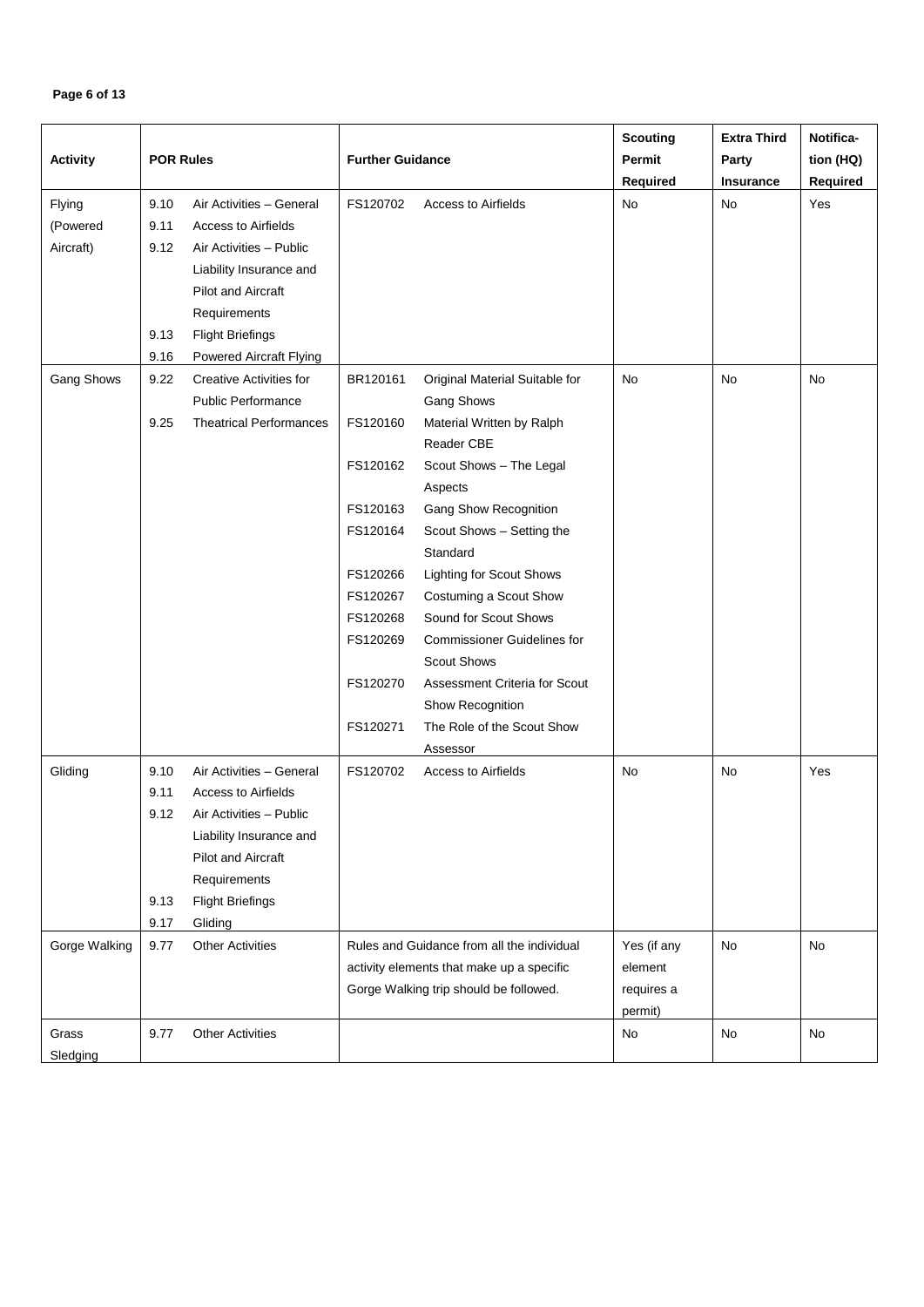|                   |                  |                                               |                         |                                     | <b>Scouting</b>     | <b>Extra Third</b> | Notifica- |
|-------------------|------------------|-----------------------------------------------|-------------------------|-------------------------------------|---------------------|--------------------|-----------|
| <b>Activity</b>   | <b>POR Rules</b> |                                               | <b>Further Guidance</b> |                                     | Permit              | Party              | tion (HQ) |
|                   |                  |                                               |                         |                                     | Required            | <b>Insurance</b>   | Required  |
| Hang Gliding /    | 9.10             | Air Activities - General                      | FS120702                | <b>Access to Airfields</b>          | No                  | No                 | Yes       |
| parascending      | 9.11             | <b>Access to Airfields</b>                    |                         |                                     |                     |                    |           |
| and               | 9.12             | Air Activities - Public                       |                         |                                     |                     |                    |           |
| paragliding       |                  | Liability Insurance and                       |                         |                                     |                     |                    |           |
|                   |                  | <b>Pilot and Aircraft</b>                     |                         |                                     |                     |                    |           |
|                   |                  | Requirements                                  |                         |                                     |                     |                    |           |
|                   | 9.13             | <b>Flight Briefings</b>                       |                         |                                     |                     |                    |           |
|                   | 9.20             | Hang Gliding,                                 |                         |                                     |                     |                    |           |
|                   |                  | Paragliding and                               |                         |                                     |                     |                    |           |
|                   |                  | paarscending                                  |                         |                                     |                     |                    |           |
| <b>High Ropes</b> | 9.78             | <b>High Ropes Activities</b>                  | FS120423                | <b>High Ropes</b>                   | No                  | No                 | No        |
|                   | 9.79             | Permanent High Ropes                          |                         |                                     |                     |                    |           |
|                   |                  | <b>Activities</b>                             |                         |                                     |                     |                    |           |
|                   | 9.80             | Temporary High Ropes                          |                         |                                     |                     |                    |           |
|                   |                  | <b>Activities</b>                             |                         |                                     |                     |                    |           |
| Hill Walking      | 9.26             | Hill Walking and Off                          | FS120077                | <b>Emergency Card</b>               | Yes in              | No                 | <b>No</b> |
|                   |                  | Road Cycling - Permits                        | FS120409                | Route Plan                          | <b>Terrains One</b> |                    |           |
|                   | 9.27             | Hill Walking and Off                          | FS120415                | Mountaineering With Scouts -        | and Two             |                    |           |
|                   |                  | Road Cycling - Safety                         |                         | The Vital Culture                   | (P,L,S)             |                    |           |
|                   | 9.28             | <b>Terrain Zero Definition</b>                | FS120454                | Hillwalking                         |                     |                    |           |
|                   | 9.29             | <b>Terrain One Definition</b>                 | AC120913                | <b>Assessment Checklist for</b>     |                     |                    |           |
|                   | 9.30             | <b>Terrain Two Definition</b>                 |                         | Hillwalking                         |                     |                    |           |
|                   | 9.32             | Party Size                                    |                         |                                     |                     |                    |           |
| Horse Riding      | 9.70             | Horse Riding and Pony                         |                         |                                     | No                  | No                 | No        |
|                   |                  | Trekking                                      |                         |                                     |                     |                    |           |
| Hovercrafting     | 9.10             | Air Activities - General                      | FS120750                | Hovercrafting                       | Yes (P,L,S)         | Yes                | Yes       |
|                   | 9.12             | Air Activities - Public                       | AC120903                | <b>Assessment Checklist for</b>     |                     |                    |           |
|                   |                  | Liability Insurance and<br>Pilot and Aircraft |                         | Hovercrafting                       |                     |                    |           |
|                   |                  | Requirements                                  |                         |                                     |                     |                    |           |
|                   | 9.13             | <b>Flight Briefings</b>                       |                         |                                     |                     |                    |           |
|                   | 9.21             | Hovercrafting                                 |                         |                                     |                     |                    |           |
| Ice Climbing      | 9.34             | <b>Climbing and Abseiling</b>                 | FS120455                | Ice Climbing                        | Yes(P,L,S)          | No                 | No        |
|                   |                  |                                               | AC120917                | <b>Assessment Checklist for Ice</b> |                     |                    |           |
|                   |                  |                                               |                         | Climbing                            |                     |                    |           |
| Jet Ski           | 9.42             | Water Activities -                            | FS120603                | Water Safety (Incorporating         | Yes $(P,L,S)$       | No                 | No        |
| (Personal         |                  | General                                       |                         | Lifejackets and Buoyancy Aids)      |                     |                    |           |
| Watercraft)       | 9.43             | Life Jackets and                              | FS120617                | Canal and River Licenses            |                     |                    |           |
|                   |                  | <b>Buoyancy Aids</b>                          | FS120627                | Boat and Canoe Registration         |                     |                    |           |
|                   | 9.44             | <b>Classification of Waters</b>               |                         | and Inspection Scheme               |                     |                    |           |
|                   | 9.45             | <b>Water Activities Permits</b>               | FS120629                | Water Safety (Waterborne            |                     |                    |           |
|                   | 9.46             | <b>Boats</b>                                  |                         | Diseases & Immersion)               |                     |                    |           |
|                   | 9.47             | <b>Charter Vessels</b>                        | FS120658                | Personal Watercraft (Jet Ski)       |                     |                    |           |
|                   |                  |                                               | CT120156                | Boat Certificate other than         |                     |                    |           |
|                   |                  |                                               |                         | Canoes                              |                     |                    |           |
|                   |                  |                                               | Webpage                 | National Directory of Waters        |                     |                    |           |
|                   |                  |                                               | AC120927                | <b>Assessment Checklist for</b>     |                     |                    |           |
|                   |                  |                                               |                         | Personal Watercraft (Jet Ski)       |                     |                    |           |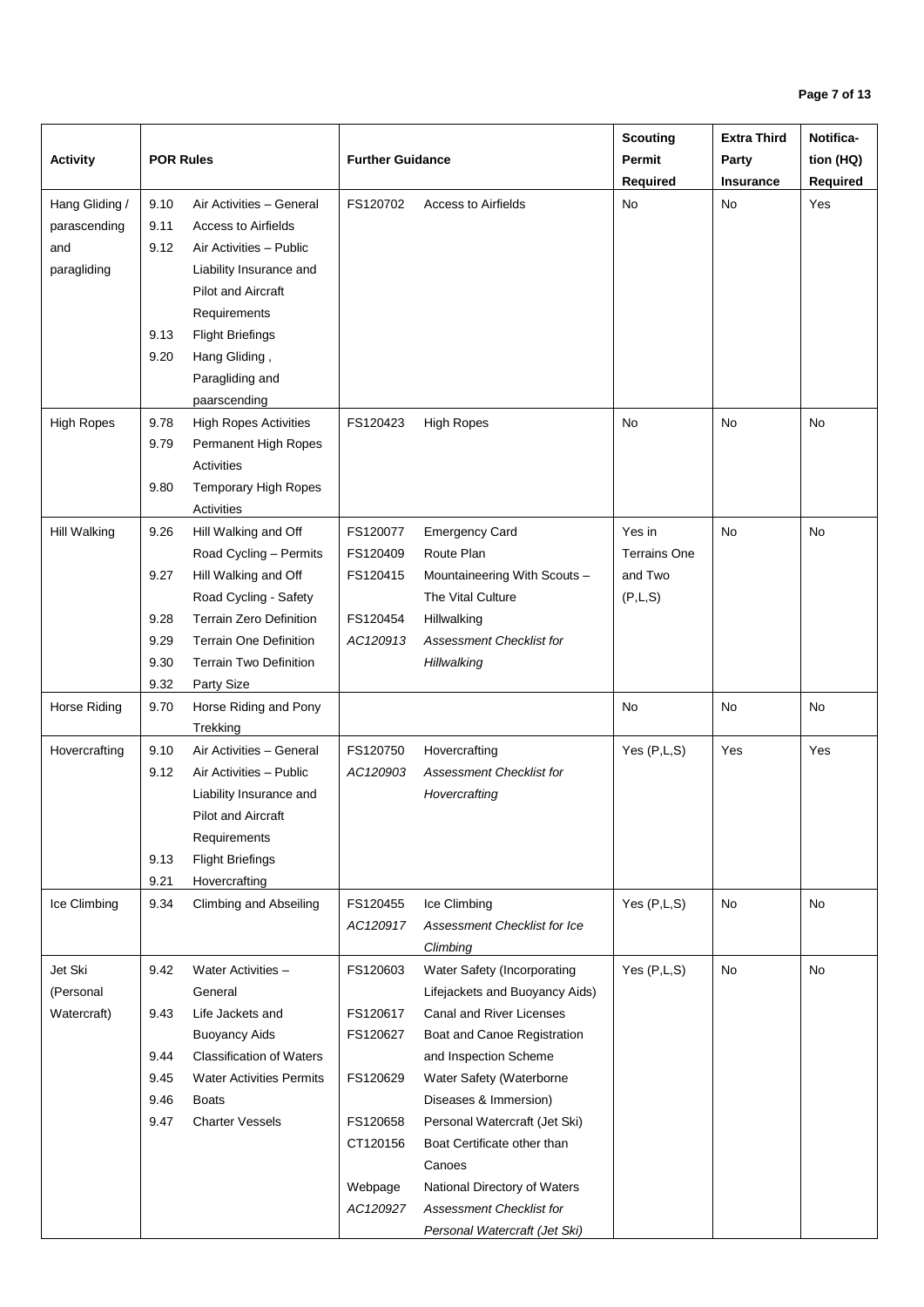# **Page 8 of 13**

| <b>Activity</b>     | <b>POR Rules</b> |                                 | <b>Further Guidance</b> |                                    | <b>Scouting</b><br>Permit<br><b>Required</b> | <b>Extra Third</b><br>Party<br><b>Insurance</b> | Notifica-<br>tion (HQ)<br>Required |
|---------------------|------------------|---------------------------------|-------------------------|------------------------------------|----------------------------------------------|-------------------------------------------------|------------------------------------|
| Kayaking            | 9.42             | Water Activities -              | FS120603                | Water Safety (Incorporating        | Yes (Except                                  | No                                              | No                                 |
|                     |                  | General                         |                         | Lifejackets and Buoyancy Aids)     | Class C                                      |                                                 |                                    |
|                     | 9.43             | Life Jackets and                | FS120617                | Canal and River Licenses           | Waters)                                      |                                                 |                                    |
|                     |                  | <b>Buoyancy Aids</b>            | FS120623                | Class C Waters                     | (P,L,S)                                      |                                                 |                                    |
|                     | 9.44             | <b>Classification of Waters</b> | FS120627                | Boat and Canoe Registration        |                                              |                                                 |                                    |
|                     | 9.45             | <b>Water Activities Permits</b> |                         | and Inspection Scheme              |                                              |                                                 |                                    |
|                     | 9.46             | <b>Boats</b>                    | FS120629                | Water Safety (Waterborne           |                                              |                                                 |                                    |
|                     | 9.47             | <b>Charter Vessels</b>          |                         | Diseases & Immersion)              |                                              |                                                 |                                    |
|                     |                  |                                 | FS120654                | Kayaking                           |                                              |                                                 |                                    |
|                     |                  |                                 | CT120155                | <b>Boat Certificate for Canoes</b> |                                              |                                                 |                                    |
|                     |                  |                                 | Webpage                 | National Directory of Waters       |                                              |                                                 |                                    |
|                     |                  |                                 | AC120919                | <b>Assessment Checklist for</b>    |                                              |                                                 |                                    |
|                     |                  |                                 |                         | Kayaking                           |                                              |                                                 |                                    |
| Keelboating         | 9.42             | Water Activities -              | FS120603                | Water Safety (Incorporating        | Yes (Except                                  | <b>No</b>                                       | No                                 |
|                     |                  | General                         |                         | Lifejackets and Buoyancy Aids)     | Class C                                      |                                                 |                                    |
|                     | 9.43             | Life Jackets and                | FS120617                | Canal and River Licenses           | Waters) (L)                                  |                                                 |                                    |
|                     |                  | <b>Buoyancy Aids</b>            | FS120623                | Class C Waters                     |                                              |                                                 |                                    |
|                     | 9.44             | <b>Classification of Waters</b> | FS120627                | Boat and Canoe Registration        |                                              |                                                 |                                    |
|                     | 9.45             | <b>Water Activities Permits</b> |                         | and Inspection Scheme              |                                              |                                                 |                                    |
|                     | 9.46             | <b>Boats</b>                    | FS120629                | Water Safety (Waterborne           |                                              |                                                 |                                    |
|                     | 9.47             | <b>Charter Vessels</b>          |                         | Diseases & Immersion)              |                                              |                                                 |                                    |
|                     |                  |                                 | FS120669                | Keelboating                        |                                              |                                                 |                                    |
|                     |                  |                                 | CT120156                | Boat Certificate other than        |                                              |                                                 |                                    |
|                     |                  |                                 |                         | Canoes                             |                                              |                                                 |                                    |
|                     |                  |                                 | Webpage                 | National Directory of Waters       |                                              |                                                 |                                    |
|                     |                  |                                 | AC120951                | <b>Assessment Checklist for</b>    |                                              |                                                 |                                    |
|                     |                  |                                 |                         | Keelboating                        |                                              |                                                 |                                    |
| <b>Kite Surfing</b> | 9.42             | Water Activities -              | FS120603                | Water Safety (Incorporating        | Yes (Except                                  | <b>No</b>                                       | No                                 |
|                     |                  | General                         |                         | Lifejackets and Buoyancy Aids)     | Class C                                      |                                                 |                                    |
|                     | 9.43             | Life Jackets and                | FS120623                | Class C Waters                     | Waters)                                      |                                                 |                                    |
|                     |                  | <b>Buoyancy Aids</b>            | FS120629                | Water Safety (Waterborne           | (P,L,S)                                      |                                                 |                                    |
|                     | 9.44             | <b>Classification of Waters</b> |                         | Diseases & Immersion)              |                                              |                                                 |                                    |
|                     | 9.45             | <b>Water Activities Permits</b> | FS120667                | <b>Kite Surfing</b>                |                                              |                                                 |                                    |
|                     |                  |                                 | Webpage                 | National Directory of Waters       |                                              |                                                 |                                    |
|                     |                  |                                 | AC120949                | Assessment Checklist for Kite      |                                              |                                                 |                                    |
|                     |                  |                                 |                         | Surfing                            |                                              |                                                 |                                    |
| Laser Clay          | 9.37             | Shooting                        | FS120004                | Shooting                           | No                                           | No                                              | No                                 |
| Pigeon              | 9.40             | Laser Games                     |                         |                                    |                                              |                                                 |                                    |
| Shooting            |                  |                                 |                         |                                    |                                              |                                                 |                                    |
| Laser guns          | 9.40             | Laser Games                     | FS120004                | Shooting                           | No                                           | No                                              | No                                 |
| Microlighting       | 9.10             | Air Activities - General        | FS120702                | <b>Access to Airfields</b>         | No                                           | No                                              | Yes                                |
|                     | 9.11             | <b>Access to Airfields</b>      |                         |                                    |                                              |                                                 |                                    |
|                     | 9.12             | Air Activities - Public         |                         |                                    |                                              |                                                 |                                    |
|                     |                  | Liability Insurance and         |                         |                                    |                                              |                                                 |                                    |
|                     |                  | <b>Pilot and Aircraft</b>       |                         |                                    |                                              |                                                 |                                    |
|                     |                  | Requirements                    |                         |                                    |                                              |                                                 |                                    |
|                     | 9.13             | <b>Flight Briefings</b>         |                         |                                    |                                              |                                                 |                                    |
|                     | 9.16             | <b>Powered Aircraft Flying</b>  |                         |                                    |                                              |                                                 |                                    |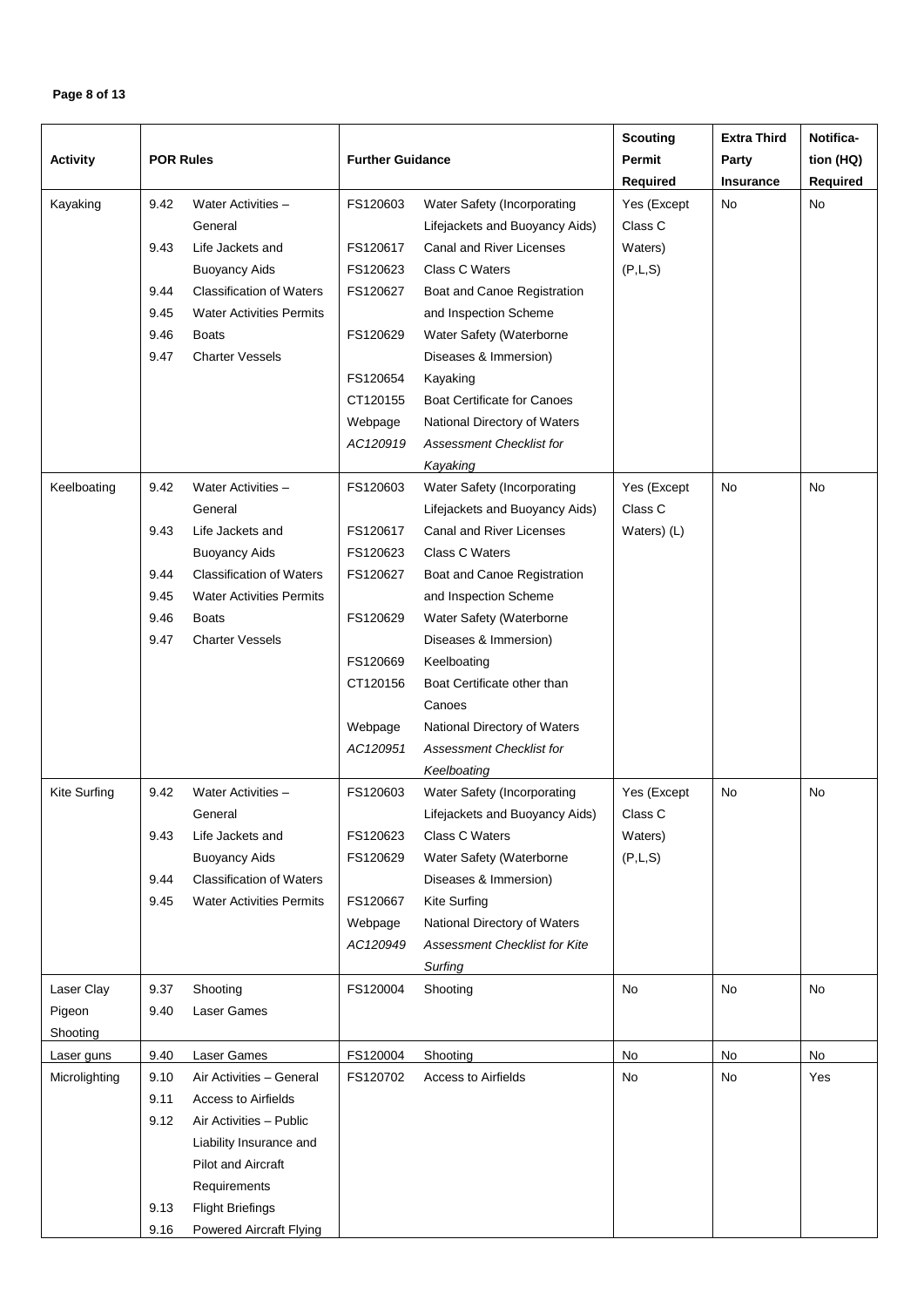|                 |                  |                                 |                         |                                       | <b>Scouting</b>     | <b>Extra Third</b> | Notifica- |
|-----------------|------------------|---------------------------------|-------------------------|---------------------------------------|---------------------|--------------------|-----------|
| <b>Activity</b> | <b>POR Rules</b> |                                 | <b>Further Guidance</b> |                                       | Permit              | Party              | tion (HQ) |
|                 |                  |                                 |                         |                                       | <b>Required</b>     | <b>Insurance</b>   | Required  |
| Mine            | 9.35             | Caving                          | FS120419                | Cave Route Plan                       | Yes $(P,L)$         | <b>No</b>          | No        |
| Exploration     |                  |                                 | FS120421                | Single Rope Technique                 |                     |                    |           |
|                 |                  |                                 | FS120450                | Mine Exploration                      |                     |                    |           |
|                 |                  |                                 | FS120629                | Water Safety (Waterborne              |                     |                    |           |
|                 |                  |                                 |                         | Diseases & Immersion)                 |                     |                    |           |
|                 |                  |                                 | Webpage                 | Mine Inspection Reports               |                     |                    |           |
|                 |                  |                                 | AC120952                | <b>Assessment Checklist for Mine</b>  |                     |                    |           |
|                 |                  |                                 |                         | Exploration                           |                     |                    |           |
| Motor Cruising  | 9.42             | Water Activities -              | FS120603                | Water Safety (Incorporating           | Yes $(L)$           | <b>No</b>          | <b>No</b> |
|                 |                  | General                         |                         | Lifejackets and Buoyancy Aids)        |                     |                    |           |
|                 | 9.43             | Life Jackets and                | FS120617                | Canal and River Licenses              |                     |                    |           |
|                 |                  | <b>Buoyancy Aids</b>            | FS120627                | Boat and Canoe Registration           |                     |                    |           |
|                 | 9.44             | <b>Classification of Waters</b> |                         | and Inspection Scheme                 |                     |                    |           |
|                 | 9.45             | <b>Water Activities Permits</b> | FS120629                | Water Safety (Waterborne              |                     |                    |           |
|                 | 9.46             | <b>Boats</b>                    |                         | Diseases & Immersion)                 |                     |                    |           |
|                 | 9.47             | <b>Charter Vessels</b>          | FS120656                | <b>Motor Cruising</b>                 |                     |                    |           |
|                 |                  |                                 | CT120156                | Boat Certificate other than           |                     |                    |           |
|                 |                  |                                 |                         | Canoes                                |                     |                    |           |
|                 |                  |                                 | Webpage                 | National Directory of Waters          |                     |                    |           |
|                 |                  |                                 | AC120925                | <b>Assessment Checklist for Motor</b> |                     |                    |           |
|                 |                  |                                 |                         | Cruising                              |                     |                    |           |
| Motor Sports    | 9.72             | Motorsports                     | FS120413                | <b>Motorised Activities</b>           | No                  | No                 | No        |
|                 | 9.77             | <b>Other Activities</b>         |                         |                                       |                     |                    |           |
| Mountain        | 9.26             | Hill Walking and Off            | FS120077                | <b>Emergency Card</b>                 | Yes in              | No                 | No        |
| <b>Biking</b>   |                  | Road Cycling - Permits          | FS120409                | Route Plan                            | <b>Terrains One</b> |                    |           |
|                 | 9.27             | Hill Walking and Off            | FS120422                | Mountain Biking in Terrain 0          | and Two             |                    |           |
|                 |                  | Road Cycling - Safety           | FS120456                | <b>Mountain Biking</b>                | (P,L,S)             |                    |           |
|                 | 9.28             | <b>Terrain Zero Definition</b>  | AC120920                | <b>Assessment Checklist for</b>       |                     |                    |           |
|                 | 9.29             | <b>Terrain One Definition</b>   |                         | Mountain Biking                       |                     |                    |           |
|                 | 9.30             | <b>Terrain Two Definition</b>   |                         |                                       |                     |                    |           |
|                 | 9.32             | Party Size                      |                         |                                       |                     |                    |           |
|                 | 9.71             | Cycling                         |                         |                                       |                     |                    |           |
| Narrow          | 9.42             | Water Activities -              | FS120603                | Water Safety (Incorporating           | Yes $(L)$           | No                 | No        |
| <b>Boating</b>  |                  | General                         |                         | Lifejackets and Buoyancy Aids)        |                     |                    |           |
|                 | 9.43             | Life Jackets and                | FS120617                | Canal and River Licenses              |                     |                    |           |
|                 |                  | <b>Buoyancy Aids</b>            | FS120627                | Boat and Canoe Registration           |                     |                    |           |
|                 | 9.44             | <b>Classification of Waters</b> |                         | and Inspection Scheme                 |                     |                    |           |
|                 | 9.45             | <b>Water Activities Permits</b> | FS120629                | Water Safety (Waterborne              |                     |                    |           |
|                 | 9.46             | <b>Boats</b>                    |                         | Diseases & Immersion)                 |                     |                    |           |
|                 | 9.47             | <b>Charter Vessels</b>          | FS120655                | Narrow Boating                        |                     |                    |           |
|                 |                  |                                 | CT120156                | Boat Certificate other than           |                     |                    |           |
|                 |                  |                                 |                         | Canoes                                |                     |                    |           |
|                 |                  |                                 | Webpage                 | National Directory of Waters          |                     |                    |           |
|                 |                  |                                 | AC120924                | Assessment Checklist for              |                     |                    |           |
|                 |                  |                                 |                         | <b>Narrow Boating</b>                 |                     |                    |           |
| Paintball       | 9.39             | Paintball                       |                         | Not Permitted as a Scout Led          | N/A                 | N/A                | N/A       |
|                 |                  |                                 |                         | Activity                              |                     |                    |           |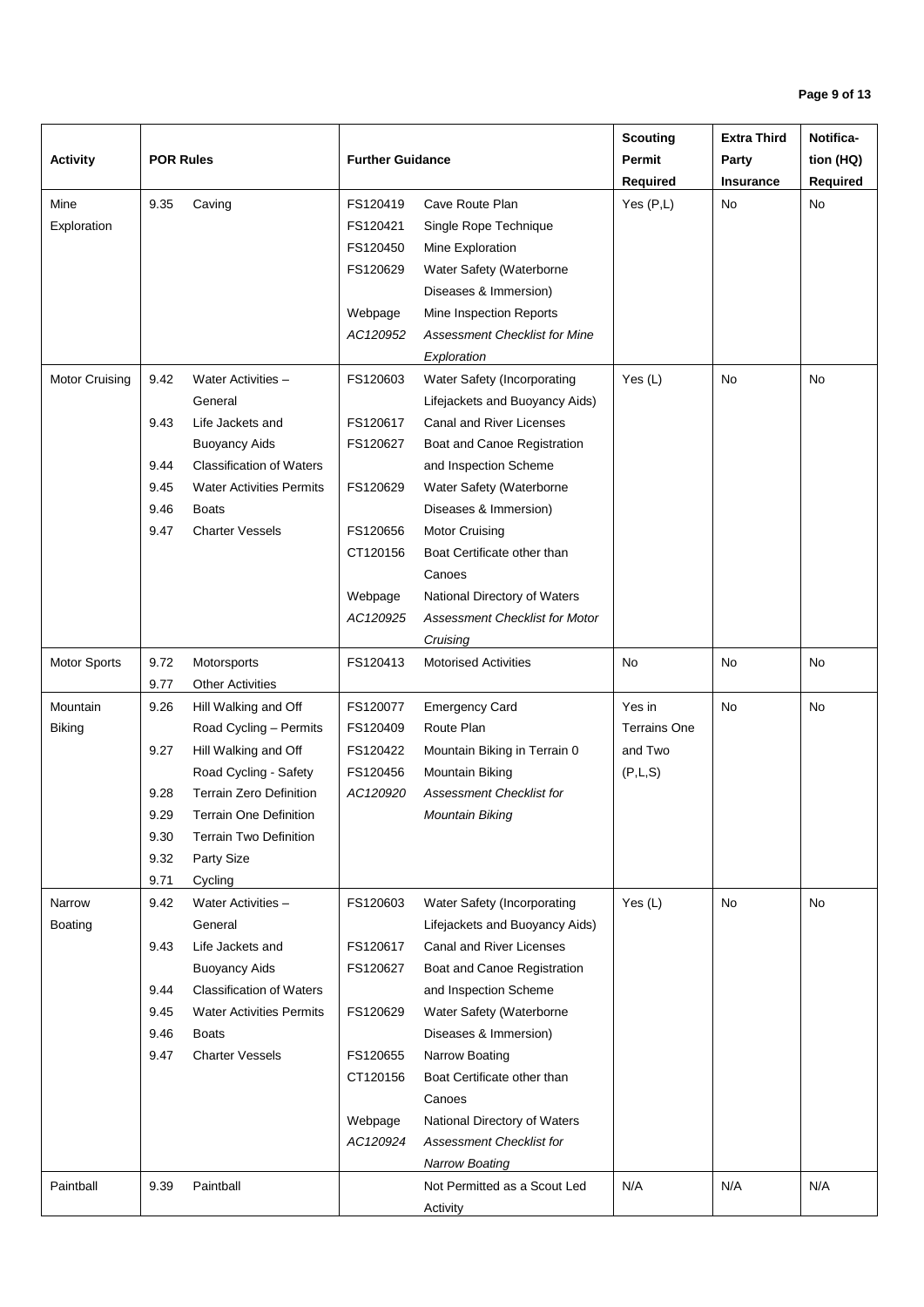# **Page 10 of 13**

|                       |                  |                                        |                         |                                            | <b>Scouting</b> | <b>Extra Third</b> | Notifica- |
|-----------------------|------------------|----------------------------------------|-------------------------|--------------------------------------------|-----------------|--------------------|-----------|
| <b>Activity</b>       | <b>POR Rules</b> |                                        | <b>Further Guidance</b> |                                            | Permit          | Party              | tion (HQ) |
|                       |                  |                                        |                         |                                            | Required        | Insurance          | Required  |
| Parachuting           | 9.10             | Air Activities - General               | FS120702                | Access to Airfields                        | No              | <b>No</b>          | Yes       |
|                       | 9.11             | <b>Access to Airfields</b>             |                         |                                            |                 |                    |           |
|                       | 9.12             | Air Activities - Public                |                         |                                            |                 |                    |           |
|                       |                  | Liability Insurance and                |                         |                                            |                 |                    |           |
|                       |                  | <b>Pilot and Aircraft</b>              |                         |                                            |                 |                    |           |
|                       |                  | Requirements                           |                         |                                            |                 |                    |           |
|                       | 9.13             | <b>Flight Briefings</b>                |                         |                                            |                 |                    |           |
|                       | 9.19             | Parachuting                            |                         |                                            |                 |                    |           |
| Parascending          | 9.10             | Air Activities - General               | FS120702                | <b>Access to Airfields</b>                 | <b>No</b>       | <b>No</b>          | Yes       |
| / Paragliding         | 9.11             | <b>Access to Airfields</b>             | FS120705                | Paragliding                                |                 |                    |           |
|                       | 9.12             | Air Activities - Public                |                         |                                            |                 |                    |           |
|                       |                  | Liability Insurance and                |                         |                                            |                 |                    |           |
|                       |                  | <b>Pilot and Aircraft</b>              |                         |                                            |                 |                    |           |
|                       |                  | Requirements                           |                         |                                            |                 |                    |           |
|                       | 9.13             | <b>Flight Briefings</b>                |                         |                                            |                 |                    |           |
|                       | 9.20             | Hang Gliding,                          |                         |                                            |                 |                    |           |
|                       |                  | Paragliding and                        |                         |                                            |                 |                    |           |
|                       |                  | parascending                           |                         |                                            |                 |                    |           |
| Power Boating         | 9.42             | Water Activities -                     | FS120603                | Water Safety (Incorporating                | Yes $(P,L,S)$   | No                 | No        |
|                       |                  | General                                |                         | Lifejackets and Buoyancy Aids)             |                 |                    |           |
|                       | 9.43             | Life Jackets and                       | FS120617                | Canal and River Licenses                   |                 |                    |           |
|                       |                  | <b>Buoyancy Aids</b>                   | FS120627                | Boat and Canoe Registration                |                 |                    |           |
|                       | 9.44             | <b>Classification of Waters</b>        |                         | and Inspection Scheme                      |                 |                    |           |
|                       |                  |                                        |                         |                                            |                 |                    |           |
|                       | 9.45             | <b>Water Activities Permits</b>        | FS120629                | Water Safety (Waterborne                   |                 |                    |           |
|                       | 9.46             | <b>Boats</b><br><b>Charter Vessels</b> | FS120659                | Diseases & Immersion)                      |                 |                    |           |
|                       | 9.47             |                                        |                         | Power Boating                              |                 |                    |           |
|                       |                  |                                        | CT120156                | Boat Certificate other than                |                 |                    |           |
|                       |                  |                                        |                         | Canoes                                     |                 |                    |           |
|                       |                  |                                        | Webpage                 | National Directory of Waters               |                 |                    |           |
|                       |                  |                                        | AC120928                | Assessment Checklist for Power             |                 |                    |           |
|                       |                  |                                        |                         | <b>Boating</b>                             |                 |                    |           |
| <b>Private Mobile</b> |                  |                                        | FS120502                | Radio Communication on Scout               | No              | No                 | No        |
| Radios (PMR)          |                  |                                        |                         | Activities                                 |                 |                    |           |
|                       |                  |                                        | FS120503                | PMR (Private Mobile Radios)                |                 |                    |           |
| Pulling               | 9.42             | Water Activities -                     | FS120603                | Water Safety (Incorporating                | Yes (Except     | No                 | No        |
|                       |                  | General                                |                         | Lifejackets and Buoyancy Aids)             | Class C         |                    |           |
|                       | 9.43             | Life Jackets and                       | FS120617                | Canal and River Licenses<br>Class C Waters | Waters)         |                    |           |
|                       |                  | <b>Buoyancy Aids</b>                   | FS120623                |                                            | (P,L,S)         |                    |           |
|                       | 9.44             | <b>Classification of Waters</b>        | FS120627                | Boat and Canoe Registration                |                 |                    |           |
|                       | 9.45             | <b>Water Activities Permits</b>        |                         | and Inspection Scheme                      |                 |                    |           |
|                       | 9.46             | Boats                                  | FS120629                | Water Safety (Waterborne                   |                 |                    |           |
|                       | 9.47             | <b>Charter Vessels</b>                 |                         | Diseases & Immersion)                      |                 |                    |           |
|                       |                  |                                        | FS120660                | Pulling                                    |                 |                    |           |
|                       |                  |                                        | CT120156                | Boat Certificate other than                |                 |                    |           |
|                       |                  |                                        |                         | Canoes                                     |                 |                    |           |
|                       |                  |                                        | Webpage                 | National Directory of Waters               |                 |                    |           |
|                       |                  |                                        | AC120929                | Assessment Checklist for Pulling           |                 |                    |           |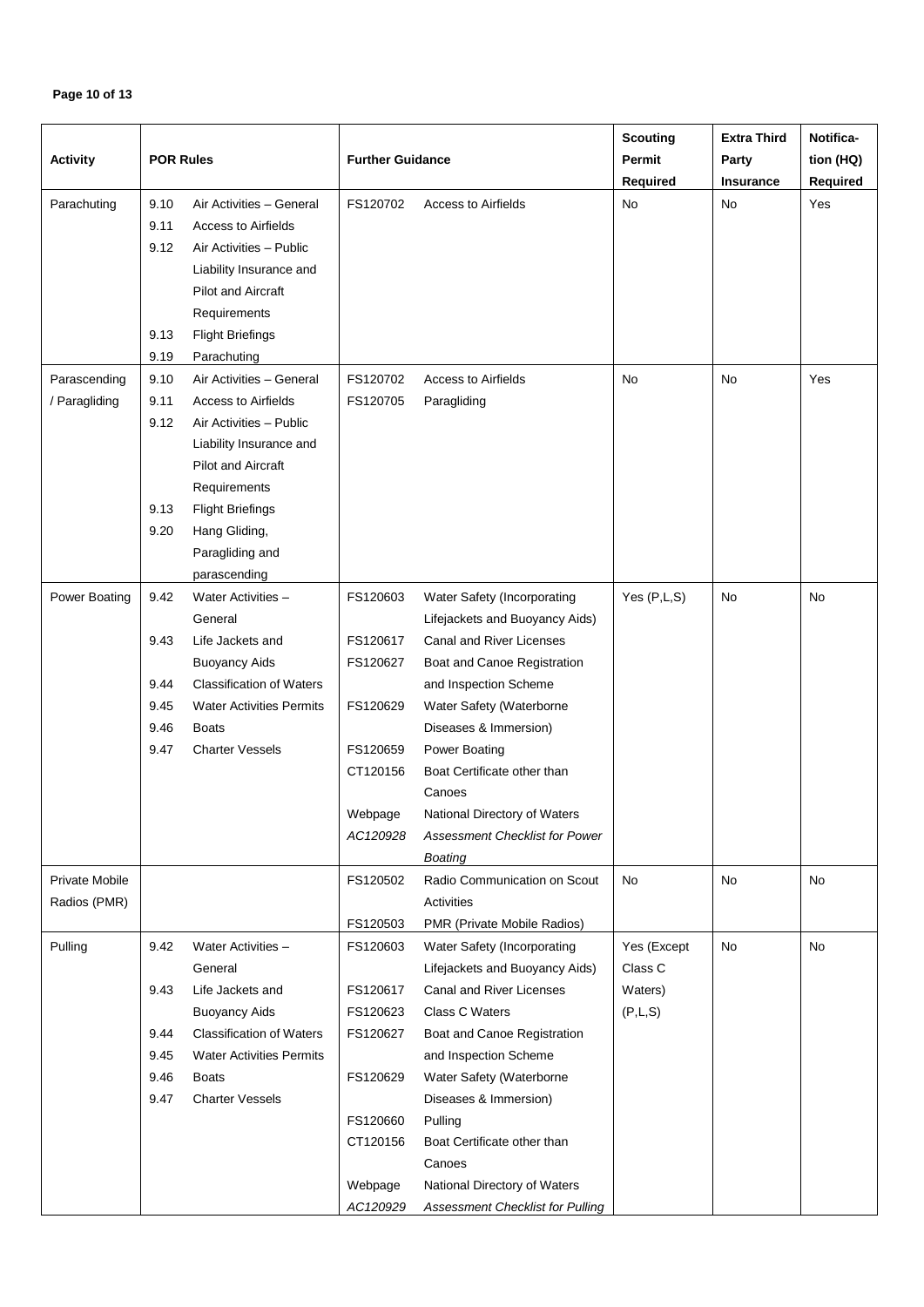|                      |                  |                                 |                         |                                 | <b>Scouting</b> | <b>Extra Third</b> | Notifica- |
|----------------------|------------------|---------------------------------|-------------------------|---------------------------------|-----------------|--------------------|-----------|
| <b>Activity</b>      | <b>POR Rules</b> |                                 | <b>Further Guidance</b> |                                 | Permit          | Party              | tion (HQ) |
|                      |                  |                                 |                         |                                 | <b>Required</b> | Insurance          | Required  |
| Rafting              | 9.42             | Water Activities -              | FS120603                | Water Safety (Incorporating     | Yes (Except     | No                 | No        |
| (Traditional) /      |                  | General                         |                         | Lifejackets and Buoyancy Aids)  | Class C         |                    |           |
| <b>Raft Building</b> | 9.43             | Life Jackets and                | FS120617                | Canal and River Licenses        | Waters)         |                    |           |
|                      |                  | <b>Buoyancy Aids</b>            | FS120623                | Class C Waters                  | (P,L,S)         |                    |           |
|                      | 9.44             | <b>Classification of Waters</b> | FS120629                | Water Safety (Waterborne        |                 |                    |           |
|                      | 9.45             | <b>Water Activities Permits</b> |                         | Diseases & Immersion)           |                 |                    |           |
|                      |                  |                                 | FS120668                | Rafting                         |                 |                    |           |
|                      |                  |                                 | Webpage                 | National Directory of Waters    |                 |                    |           |
|                      |                  |                                 | AC120950                | <b>Assessment Checklist for</b> |                 |                    |           |
|                      |                  |                                 |                         | Rafting                         |                 |                    |           |
| Rowing /             | 9.42             | Water Activities -              | FS120603                | Water Safety (Incorporating     | Yes (Except     | No                 | No        |
| Sculling             |                  | General                         |                         | Lifejackets and Buoyancy Aids)  | Class C         |                    |           |
|                      | 9.43             | Life Jackets and                | FS120617                | Canal and River Licenses        | Waters)         |                    |           |
|                      |                  | <b>Buoyancy Aids</b>            | FS120623                | Class C Waters                  | (P,L,S)         |                    |           |
|                      | 9.44             | <b>Classification of Waters</b> | FS120627                | Boat and Canoe Registration     |                 |                    |           |
|                      | 9.45             | <b>Water Activities Permits</b> |                         | and Inspection Scheme           |                 |                    |           |
|                      | 9.46             | <b>Boats</b>                    | FS120629                | Water Safety (Waterborne        |                 |                    |           |
|                      | 9.47             | <b>Charter Vessels</b>          |                         | Diseases & Immersion)           |                 |                    |           |
|                      |                  |                                 | FS120661                | Rowing and Sculling             |                 |                    |           |
|                      |                  |                                 | CT120156                | Boat Certificate other than     |                 |                    |           |
|                      |                  |                                 |                         | Canoes                          |                 |                    |           |
|                      |                  |                                 | Webpage                 | National Directory of Waters    |                 |                    |           |
|                      |                  |                                 | AC120930                | <b>Assessment Checklist for</b> |                 |                    |           |
|                      |                  |                                 |                         | Rowing and Sculling             |                 |                    |           |
| Scuba Diving         | 9.42             | Water Activities -              | FS120629                | Water Safety (Waterborne        | Yes (P,L)       | No                 | No.       |
|                      |                  | General                         |                         | Diseases & Immersion)           |                 |                    |           |
|                      | 9.45             | <b>Water Activities Permits</b> | FS120662                | Scuba Diving                    |                 |                    |           |
|                      |                  |                                 | AC120931                | Assessment Checklist for Scuba  |                 |                    |           |
|                      |                  |                                 |                         | Diving                          |                 |                    |           |
| Shooting             | 9.37             | Shooting                        | FS120004                | Shooting                        | No              | No                 | No        |
| Skiing               | 9.28             | <b>Terrain Zero Definition</b>  | FS120457                | Skiing                          | Yes (P,L,S)     | No                 | No        |
|                      | 9.29             | <b>Terrain One Definition</b>   | AC120934                | Assessment Checklist for Skiing |                 |                    |           |
|                      | 9.30             | <b>Terrain Two Definition</b>   |                         |                                 |                 |                    |           |
|                      | 9.33             | Snowsports                      |                         |                                 |                 |                    |           |
| Snorkelling          | 9.42             | Water Activities -              | FS120629                | Water Safety (Waterborne        | Yes $(P,L)$     | No                 | No        |
|                      |                  | General                         |                         | Diseases & Immersion)           |                 |                    |           |
|                      | 9.45             | <b>Water Activities Permits</b> | FS120663                | Snorkelling                     |                 |                    |           |
|                      |                  |                                 | AC120938                | Assessment Checklist for        |                 |                    |           |
|                      |                  |                                 |                         | Snorkelling                     |                 |                    |           |
| Snow                 | 9.28             | <b>Terrain Zero Definition</b>  | FS120458                | Snowboarding                    | Yes (P,L,S)     | No                 | No        |
| Boarding             | 9.29             | <b>Terrain One Definition</b>   | AC120940                | <b>Assessment Checklist for</b> |                 |                    |           |
|                      | 9.30             | <b>Terrain Two Definition</b>   |                         | Snowboarding                    |                 |                    |           |
|                      | 9.33             | Snowsports                      |                         |                                 |                 |                    |           |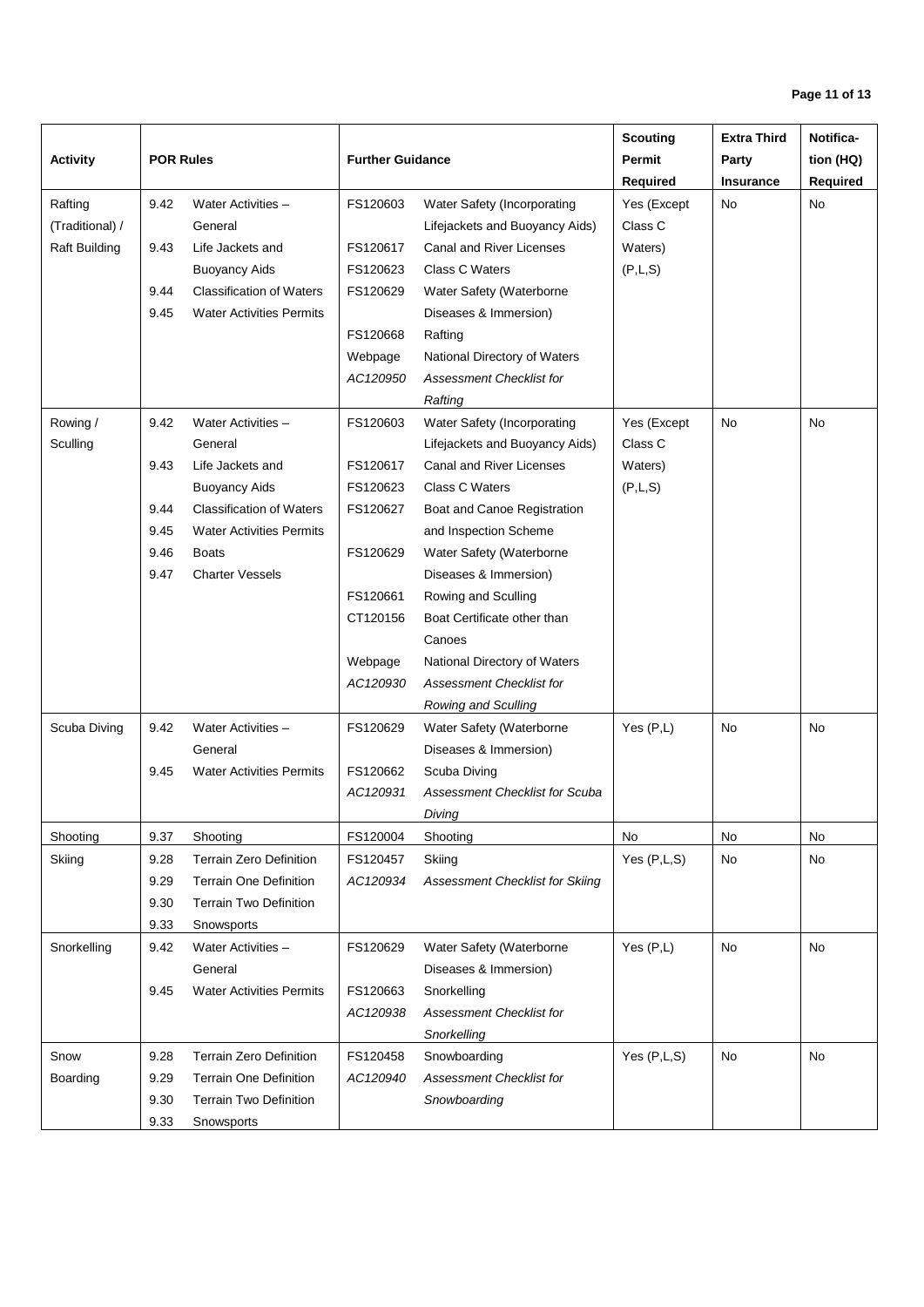# **Page 12 of 13**

| <b>Activity</b>     | <b>POR Rules</b> |                                 | <b>Further Guidance</b> |                                       | <b>Scouting</b><br>Permit<br>Required | <b>Extra Third</b><br>Party<br>Insurance | Notifica-<br>tion (HQ)<br>Required |
|---------------------|------------------|---------------------------------|-------------------------|---------------------------------------|---------------------------------------|------------------------------------------|------------------------------------|
| Swimming            | 9.42             | Water Activities -              | FS120620                | Swimming                              | No                                    | No                                       | No                                 |
|                     |                  | General                         | FS120623                | Class C Waters                        |                                       |                                          |                                    |
|                     | 9.44             | <b>Classification of Waters</b> | FS120629                | Water Safety (Waterborne              |                                       |                                          |                                    |
|                     | 9.48             | <b>Activities Near Water</b>    |                         | Diseases & Immersion)                 |                                       |                                          |                                    |
|                     | 9.49             | Paddling                        |                         |                                       |                                       |                                          |                                    |
|                     | 9.50             | Swimming - General              |                         |                                       |                                       |                                          |                                    |
|                     | 9.51             | Swimming Activities -           |                         |                                       |                                       |                                          |                                    |
|                     |                  | Class C waters                  |                         |                                       |                                       |                                          |                                    |
|                     |                  | (including swimming             |                         |                                       |                                       |                                          |                                    |
|                     |                  | pools)                          |                         |                                       |                                       |                                          |                                    |
|                     | 9.52             | Swimming Activities - All       |                         |                                       |                                       |                                          |                                    |
|                     |                  | other open waters               |                         |                                       |                                       |                                          |                                    |
|                     | 9.54             | Scout Owned Swimming            |                         |                                       |                                       |                                          |                                    |
|                     |                  | Facilities                      |                         |                                       |                                       |                                          |                                    |
| <b>Water Skiing</b> | 9.42             | Water Activities -              | FS120603                | Water Safety (Incorporating           | Yes $(L)$                             | <b>No</b>                                | No                                 |
|                     |                  | General                         |                         | Lifejackets and Buoyancy Aids)        |                                       |                                          |                                    |
|                     | 9.43             | Life Jackets and                | FS120627                | Boat and Canoe Registration           |                                       |                                          |                                    |
|                     |                  | <b>Buoyancy Aids</b>            |                         | and Inspection Scheme                 |                                       |                                          |                                    |
|                     | 9.44             | <b>Classification of Waters</b> | FS120629                | Water Safety (Waterborne              |                                       |                                          |                                    |
|                     | 9.45             | <b>Water Activities Permits</b> |                         | Diseases & Immersion)                 |                                       |                                          |                                    |
|                     | 9.46             | <b>Boats</b>                    | FS120664                | <b>Water Skiing</b>                   |                                       |                                          |                                    |
|                     | 9.47             | <b>Charter Boats</b>            | CT120156                | Boat Certificate other than<br>Canoes |                                       |                                          |                                    |
|                     |                  |                                 | Webpage                 | National Directory of Waters          |                                       |                                          |                                    |
|                     |                  |                                 | AC120943                | Assessment Checklist for Water        |                                       |                                          |                                    |
|                     |                  |                                 |                         | <b>Skiing</b>                         |                                       |                                          |                                    |
| White Water         | 9.42             | Water Activities -              | FS120603                | Water Safety (Incorporating           | Yes $(L)$                             | No                                       | No                                 |
| Rafting             |                  | General                         |                         | Lifejackets and Buoyancy Aids)        |                                       |                                          |                                    |
|                     | 9.43             | Life Jackets and                | FS120617                | Canal and River Licenses              |                                       |                                          |                                    |
|                     |                  | <b>Buoyancy Aids</b>            | FS120627                | Boat and Canoe Registration           |                                       |                                          |                                    |
|                     | 9.44             | <b>Classification of Waters</b> |                         | and Inspection Scheme                 |                                       |                                          |                                    |
|                     | 9.45             | <b>Water Activities Permits</b> | FS120629                | Water Safety (Waterborne              |                                       |                                          |                                    |
|                     | 9.46             | <b>Boats</b>                    |                         | Diseases & Immersion)                 |                                       |                                          |                                    |
|                     | 9.47             | <b>Charter Vessels</b>          | FS120665                | White Water Rafting                   |                                       |                                          |                                    |
|                     |                  |                                 | CT120156                | Boat Certificate other than           |                                       |                                          |                                    |
|                     |                  |                                 |                         | Canoes                                |                                       |                                          |                                    |
|                     |                  |                                 | Webpage                 | National Directory of Waters          |                                       |                                          |                                    |
|                     |                  |                                 | AC120944                | Assessment Checklist for White        |                                       |                                          |                                    |
|                     |                  |                                 |                         | <b>Water Rafting</b>                  |                                       |                                          |                                    |